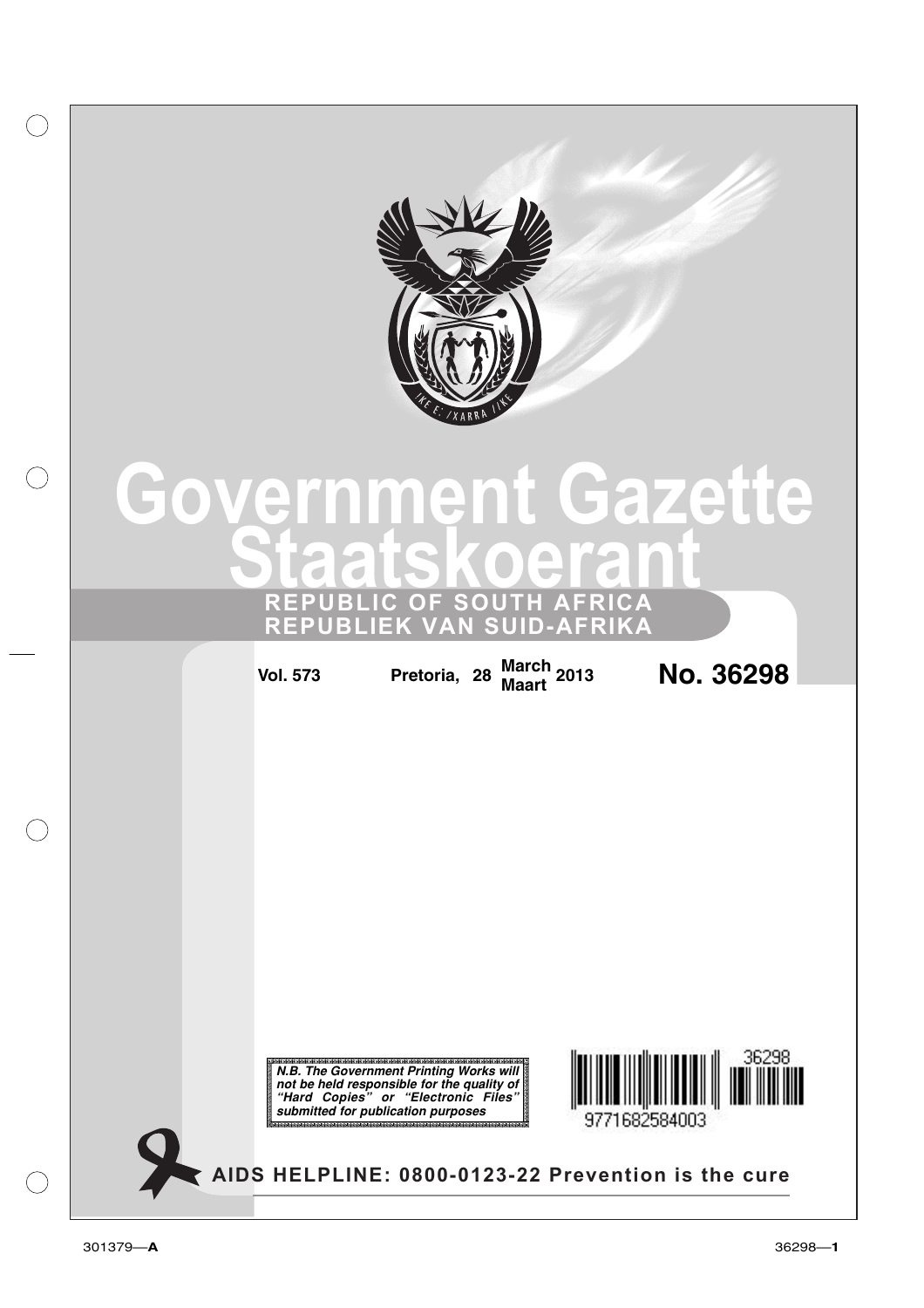## **IMPORTANT NOTICE**

**The Government Printing Works will not be held responsible for faxed documents not received due to errors on the fax machine or faxes received which are unclear or incomplete. Please be advised that an "OK" slip, received from a fax machine, will not be accepted as proof that documents were received by the GPW for printing. If documents are faxed to the GPW it will be the sender's responsibility to phone and confirm that the documents were received in good order.**

**Furthermore the Government Printing Works will also not be held responsible for cancellations and amendments which have not been done on original documents received from clients.**

# **CONTENTS • INHOUD**

Gazette No. Page No.  $\sim$  No.

### **GOVERNMENT NOTICE**

#### **Basic Education, Department of**

Government Notice

237 Employment of Educators Act, 1998: Improvement in Conditions of Service: Annual cost-of-living adjustment for Educators employed in terms of the Act........................................................................................................................ 3 36298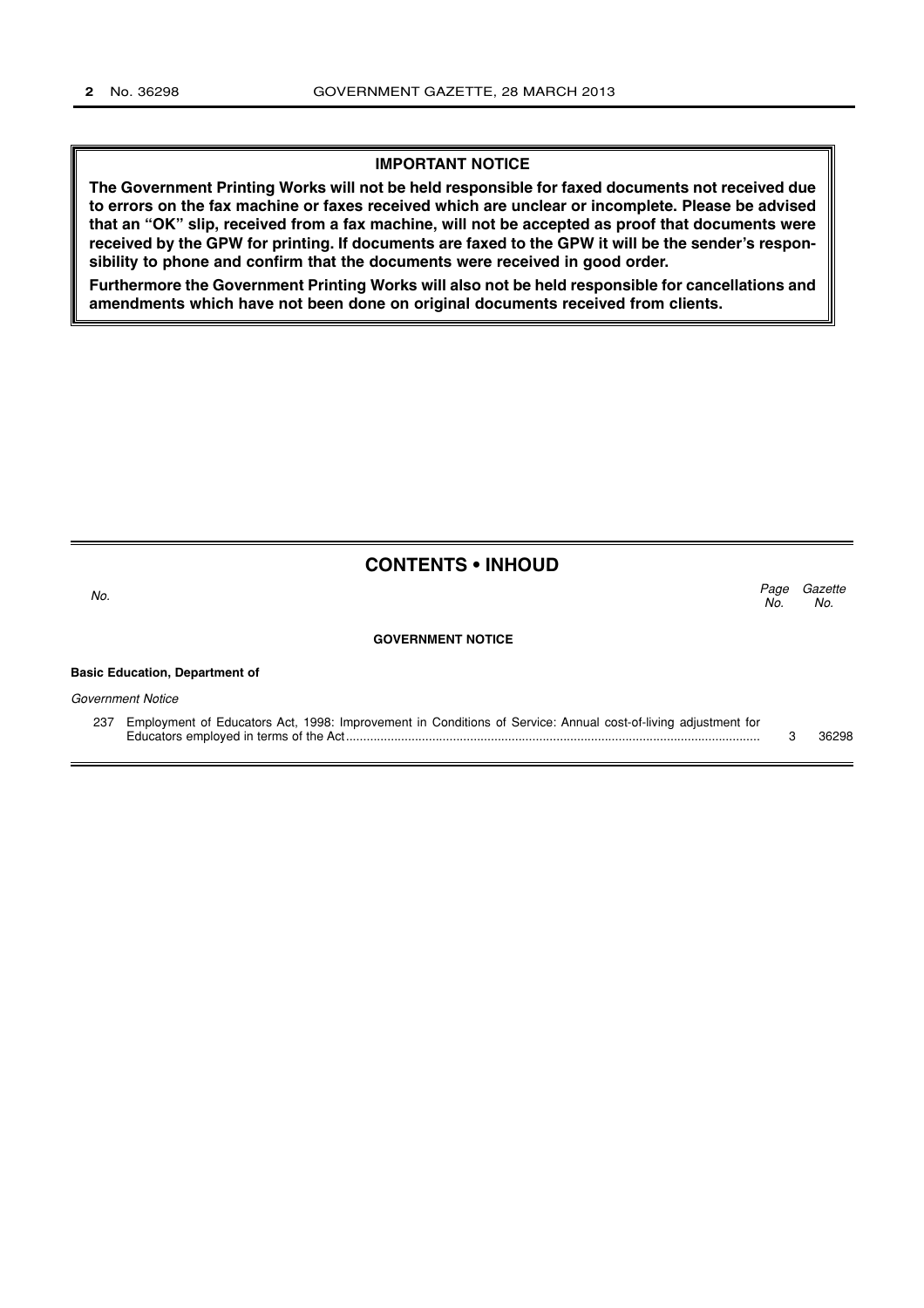# GOVERNMENT NOTICE

## **DEPARTMENT OF BASIC EDUCATION**

**No. 237 28 March 2013**

IMPROVEMENT IN CONDITIONS OF SERVICE: ANNUAL COST-OF-LIVING ADJUSTMENT FOR EDUCATORS EMPLOYED IN TERMS OF THE EMPLOYMENT OF EDUCATORS ACT, 1998 WITH EFFECT FROM 1 APRIL 2013

I, Angelina Matsie Motshekga, Minister of Basic Education, have in terms of section 4 of the Employment of Educators Act, 1998 determined that:

In accordance to PSCBC Resolution 1 of 2012 concluded in the Public Service Co-ordinating Bargaining Council (PSCBC) on the improvement in conditions of service for personnel who fall within the scope of the salary adjustment and improvements on conditions of service in the Public Service for the period  $2012/13 -$ 2014/15, I hereby determine for educators employed in terms of the Employment of Educators Act, 1998 an adjustment in salary scale with a cost-of-living of 6.6% for the financial year 2013/14. This adjustment (Annexure A) takes effect from 1 April 2013.

The Personnel Administrative Measures (PAM) will be amended in order to include these scales as outlined in Annexure A.

MRS AM MOTSHEKGA, MP MINISTER OF BASIC EDUCATION